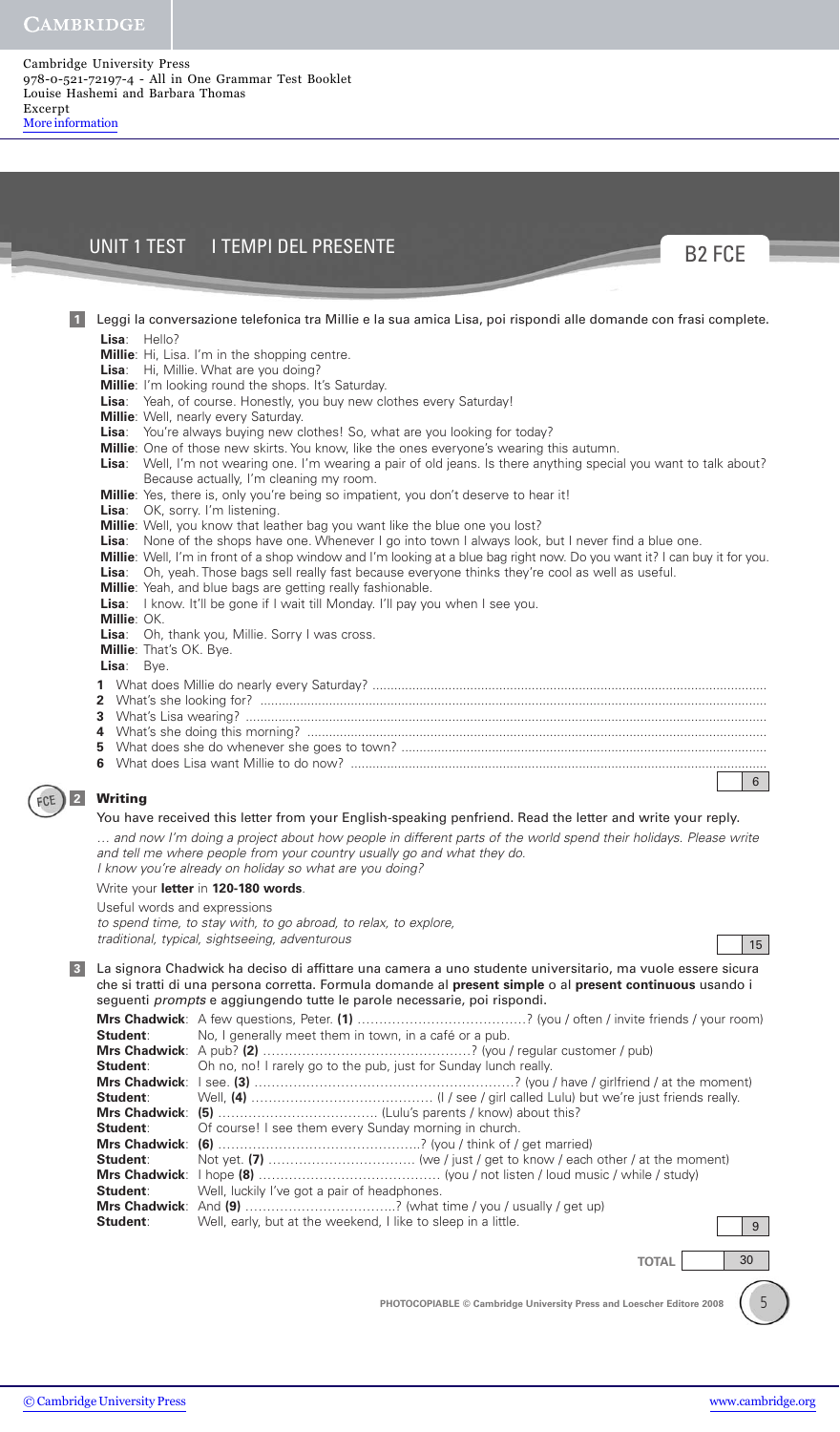Cambridge University Press 978-0-521-72197-4 - All in One Grammar Test Booklet Louise Hashemi and Barbara Thomas Excerpt [More information](http://www.cambridge.org/9780521721974)

|                         | UNIT 2 TEST I TEMPI DEL PASSATO (1)                                                                                                                                            | <b>B1 PFT</b> |
|-------------------------|--------------------------------------------------------------------------------------------------------------------------------------------------------------------------------|---------------|
|                         |                                                                                                                                                                                |               |
| 1a                      | One day last week I was sitting in a café in the market square.                                                                                                                |               |
| 1 <sub>b</sub>          | Completa la storia con la forma corretta dei verbi tra parentesi: past continuous o past simple.                                                                               |               |
|                         | café. He (1)  (carry) a huge box. Suddenly he (2)  (stop) and (3)  (look)<br>around him. A woman (4)  (follow) him. He (5)  (drop) the box and (6)  (run)<br>towards the café. |               |
|                         |                                                                                                                                                                                |               |
| 2                       | Completa queste frasi usando le tue idee.                                                                                                                                      |               |
|                         |                                                                                                                                                                                |               |
| $\mathbf{z}$            |                                                                                                                                                                                |               |
| 3                       |                                                                                                                                                                                |               |
|                         |                                                                                                                                                                                |               |
| 5                       |                                                                                                                                                                                |               |
|                         |                                                                                                                                                                                |               |
|                         |                                                                                                                                                                                |               |
| $\overline{\mathbf{3}}$ | Riempi gli spazi con la forma corretta dei verbi tra parentesi: past simple o past continuous.<br>exciting?                                                                    |               |
|                         |                                                                                                                                                                                |               |
|                         | Mr Lamb è un economista di fama internazionale. Scrivi le domande di questa intervista usando le parole                                                                        |               |
|                         | tra parentesi.                                                                                                                                                                 |               |
| Mr Lamb:                | I studied economics at Cambridge.                                                                                                                                              |               |
| Mr Lamb:                | Well, as you can see from my CV, I spent two years doing voluntary work in Africa.                                                                                             |               |
| Mr Lamb:                | Interviewer:<br>I wanted to do something useful.                                                                                                                               |               |
| Mr Lamb:                | Interviewer∶<br>I learnt that poor people are often more generous than rich people.                                                                                            |               |
|                         | Interviewer:                                                                                                                                                                   |               |
| Mr Lamb:                | I worked for a short time for a bank in central London.<br>Interviewer:                                                                                                        |               |
| Mr Lamb:                | No, I hated it, so I started to write articles about African economics.<br>Interviewer:                                                                                        |               |
| Mr Lamb:                | The Guardian. After a while they gave me a full-time contract and I left the bank.                                                                                             |               |
| Mr Lamb:                | For ten years. Then I started getting itchy feet again.                                                                                                                        |               |
|                         |                                                                                                                                                                                |               |
| <b>Writing</b>          |                                                                                                                                                                                |               |
|                         | Your English teacher has asked you to write a story.<br>Your story must begin with this sentence:                                                                              |               |
|                         | Last night I was watching TV when the doorbell rang.                                                                                                                           |               |
|                         | Write your story in about 100 words.                                                                                                                                           |               |

**PHOTOCOPIABLE © Cambridge University Press and Loescher Editore 2008**

6)

÷, ۰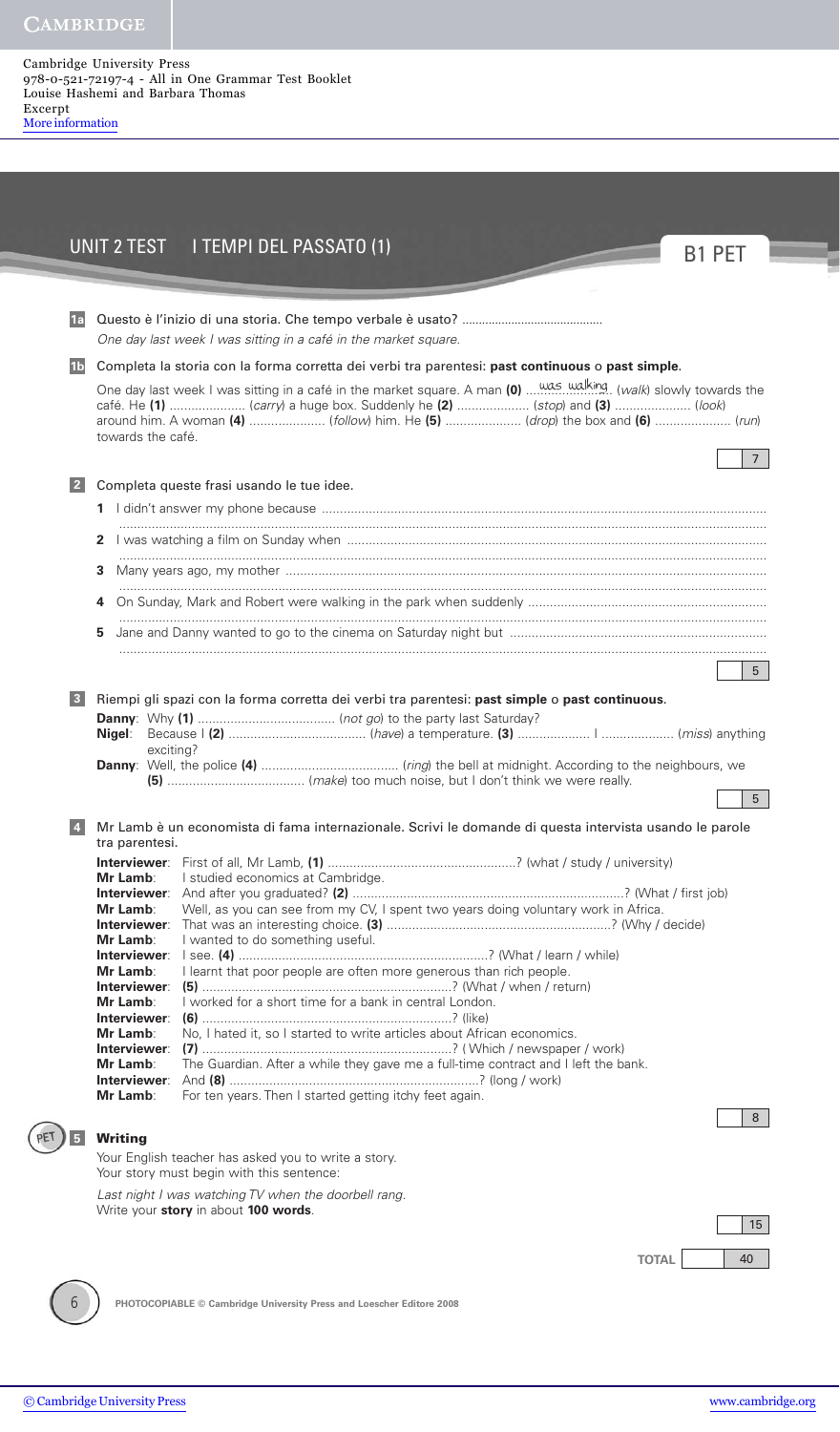#### Cambridge University Press 978-0-521-72197-4 - All in One Grammar Test Booklet Louise Hashemi and Barbara Thomas Excerpt [More information](http://www.cambridge.org/9780521721974)

# UNIT 2 TEST I TEMPI DEL PASSATO (1)

### Al ritorno da una gita a Londra, Jack racconta alla nonna com'è andata. Riempi gli spazi con la forma corretta del verbo: **past simple** o **past continuous**.

went I **(0)** ........................ (go) to London last Saturday with some mates. I **(1)** ....................... (think) I would spend all my money but actually it wasn't that expensive. We **(2)** ........................ (catch) the coach, so it was only £10 return. It **(3)** ........................ (be) quite a long journey but we **(4)** ........................ (do) some revision for our exams while we **(5)** ........................ (travel), so it didn't matter. When we **(6)** ........................ (arrive), we **(7)** ........................ (go) shopping and then **(8)** ........................ (see) a film. The film was OK but the best thing was when we **(9)** ........................ (queue) for the cinema, we **(10)** ........................ (see) a really famous footballer. He **(11)** ........................ (buy) a burger from a stall near us just like an ordinary person and the crowds **(12)** ........................ (walk) past but nobody **(13)** ........................ (notice) him except me. I didn't get his autograph because I **(14)** ........................ (feel) too embarrassed. After that we **(15)** ........................ (take) a bus to a fantastic club where this incredible band **(16)** ........................ (play) and we **(17)** ........................ (dance) all night! We almost **(18)** ........................ (miss) the coach back home!

18

B2 FCE



**1**

# **Use of English** ! **<sup>2</sup>**

Read the text below and decide which answer (**A**, **B**, **C** or **D**) best fits each gap (**1-12**). Example:

**0 A** spent **B** made **C** held **D** went

### **A MUSICIAN IS DISCOVERED**

When William was a small boy, the family (0) ....<sup>A</sup> but their holidays on his grandfather's farm in a valley (1) ......... by mountains. On their arrival, the children would race around the yard and orchard, overjoyed to be free from the strictly correct **(2)** ......... expected of them in the city. As the days passed, their parents also **(3)** ......... increasingly relaxed, and the house rang with the laughter of old friends. It was during one of these visits that William's **(4)** ......... to remember a tune led to the suggestion that the boy should **(5)** ......... up a musical instrument. One evening everyone was gathered in the living-room, and a discussion **(6)** ......... about the differences between a piece of music which was popular at the time and a well-known folk song. Various adults tried to prove the similarity of the two tunes to those who **(7)** ......... with them, but without success. Silence fell, and then William, who was about five, made his **(8)** ......... to the piano and played first one tune and the other. His parents and their friends were astonished **(9)** ......... no one had even heard William **(10)** ......... to play before. 'That child must go to a music teacher', **(11)** ......... one neighbour, and the others agreed. William's parents were persuaded to accept help with payment of the fees, and his musical **(12)** ......... began.

|              | A surrounded     | <b>B</b> closed    | <b>C</b> held      | <b>D</b> circled   |
|--------------|------------------|--------------------|--------------------|--------------------|
| $\mathbf{2}$ | <b>A</b> manner  | <b>B</b> behaviour | <b>C</b> style     | <b>D</b> attitude  |
| 3.           | <b>A</b> showed  | <b>B</b> acted     | <b>C</b> became    | <b>D</b> found     |
| 4            | <b>A</b> talent  | <b>B</b> gift      | <b>C</b> ability   | <b>D</b> skill     |
| 5.           | <b>A</b> take    | <b>B</b> start     | <b>C</b> pick      | <b>D</b> bring     |
| 6            | A happened       | <b>B</b> came      | <b>C</b> entered   | <b>D</b> arose     |
|              | <b>A</b> refused | <b>B</b> varied    | <b>C</b> disagreed | <b>D</b> resisted  |
| 8            | <b>A</b> path    | <b>B</b> way       | <b>C</b> route     | <b>D</b> direction |
| 9            | A so             | <b>B</b> although  | <b>C</b> when      | <b>D</b> as        |
| 10           | <b>A</b> want    | <b>B</b> decide    | $C$ try            | $\mathbf{D}$ go    |
| 11           | <b>A</b> told    | <b>B</b> stated    | <b>C</b> confirmed | <b>D</b> expressed |
| $12 \,$      | <b>A</b> work    | <b>B</b> living    | C career           | <b>D</b> study     |

**TOTAL** 30 12



[© Cambridge University Press](http://www.cambridge.org) [www.cambridge.org](http://www.cambridge.org)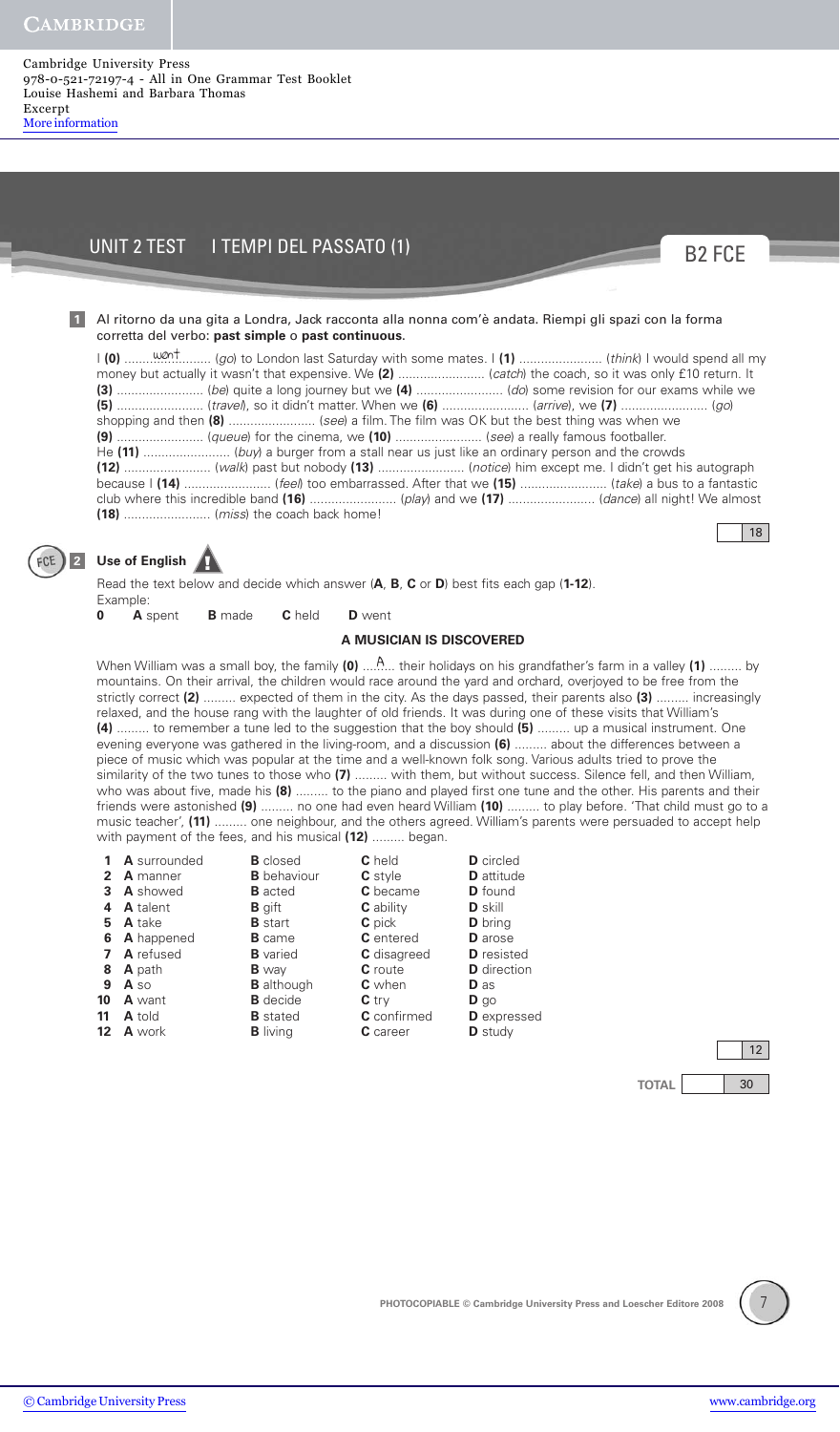Cambridge University Press 978-0-521-72197-4 - All in One Grammar Test Booklet Louise Hashemi and Barbara Thomas Excerpt [More information](http://www.cambridge.org/9780521721974)

# UNIT 2 TEST I TEMPI DEL PASSATO (1)

B2 FCE

|                | 1<br>$\mathbf{2}$<br>3<br>4<br>5<br>6                                                                                                                                                                                  | Completa queste frasi usando il past simple o il past continuous.                                                                                                                                                                                                                                                                                                                                                                                                                                                                                                                                                                                                                          | 6 |
|----------------|------------------------------------------------------------------------------------------------------------------------------------------------------------------------------------------------------------------------|--------------------------------------------------------------------------------------------------------------------------------------------------------------------------------------------------------------------------------------------------------------------------------------------------------------------------------------------------------------------------------------------------------------------------------------------------------------------------------------------------------------------------------------------------------------------------------------------------------------------------------------------------------------------------------------------|---|
| 2 <sup>2</sup> | Interviewer:<br><b>Interviewer:</b><br><b>Ms Williams:</b><br>Interviewer:<br><b>Ms Williams:</b><br>Interviewer:<br><b>Ms Williams:</b><br>Interviewer:<br><b>Ms Williams:</b><br>Interviewer:<br><b>Ms Williams:</b> | Ms Williams è un'imprenditrice di successo. Formula le domande di questa intervista, coniugando i verbi al<br>past simple o al past continuous.<br>Ms Williams: Yes, thank you. Your directions were very clear.<br>In 2006. I was contacted by someone representing the company.<br>For another smaller American company, where I was doing the same kind of work.<br>Because they were offering a higher salary, and there seemed to be more job security.<br>Yes, it was doing very well at the time. They were selling their microchips to Nokia.<br>Yes, no one expected that to happen but it has given me the opportunity to start something<br>completely new which, is fantastic! |   |
|                |                                                                                                                                                                                                                        |                                                                                                                                                                                                                                                                                                                                                                                                                                                                                                                                                                                                                                                                                            | 6 |

Usa le parole tra parentesi per formulare domande appropriate. Usa il **past simple** o il **past continuous** dei verbi.

## **Writing**

**4**

FCE

**3**

You have seen a short story competition in an English language magazine. Readers are asked to send in stories about a significant event in their early childhood. The story must begin with the following words:

When I was quite young, I did something silly one day.

Write your **story** in **120-180 words**.

Useful words and expressions

at the time, by chance, I clearly remember, I now realise, in those days, luckily, one day, there was/were, unfortunately, when I was X years old.



8



**PHOTOCOPIABLE © Cambridge University Press and Loescher Editore 2008**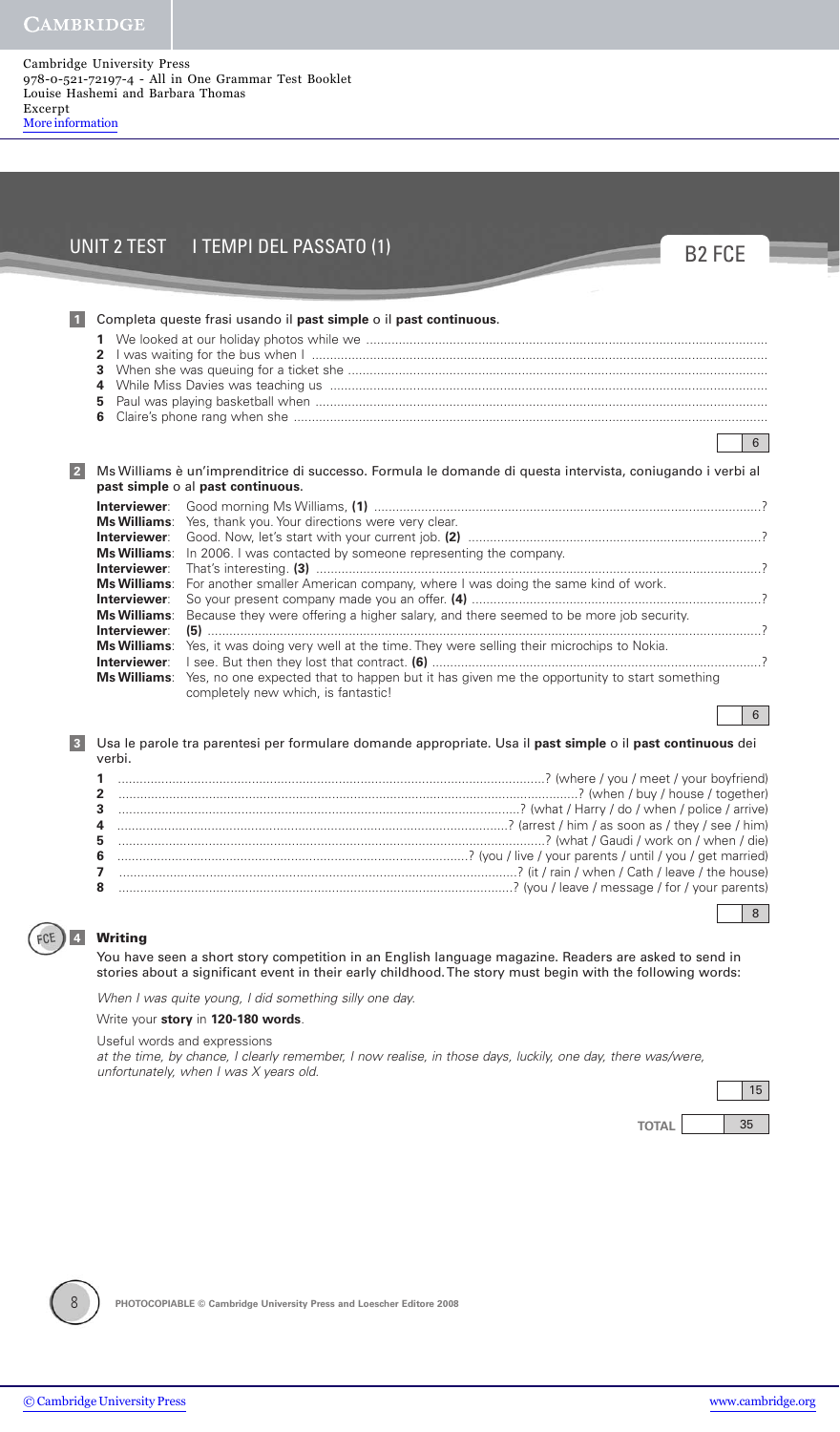PET

Cambridge University Press 978-0-521-72197-4 - All in One Grammar Test Booklet Louise Hashemi and Barbara Thomas Excerpt [More information](http://www.cambridge.org/9780521721974)

|                 | UNIT 3 TEST I TEMPI DEL PASSATO (2)                                                                                                                                                                                                                                                                                                                                                                                                                                                                                                                                                                                       | <b>B1 PET</b>         |
|-----------------|---------------------------------------------------------------------------------------------------------------------------------------------------------------------------------------------------------------------------------------------------------------------------------------------------------------------------------------------------------------------------------------------------------------------------------------------------------------------------------------------------------------------------------------------------------------------------------------------------------------------------|-----------------------|
|                 |                                                                                                                                                                                                                                                                                                                                                                                                                                                                                                                                                                                                                           |                       |
|                 | Leggi attentamente ogni coppia di frasi. Scrivi S se il significato è lo stesso e D se è differente.<br>1 I've never been to this sports centre before.<br>I've already been to this sports centre.<br>2 They haven't finished building the squash courts yet.<br>They've just finished building the squash courts.<br>3 I haven't been to the sports centre before.<br>This is the first time I've been to the sports centre.<br>My father hasn't been to the theatre for ten years.<br>4<br>My father didn't go to the theatre ten years ago.<br>He still hasn't read that book.<br>5.<br>He hasn't read that book yet. | 5                     |
| $\vert$ 2       | Le frasi seguenti si riferiscono a un nuovo centro sportivo. Per ogni coppia di frasi, completa<br>la seconda in modo che il significato non cambi. Usa non più di tre parole.<br>This is the first time I've been to this sports centre.<br>I haven't seen the swimming pool yet.<br>1.<br>I  haven't seen the swimming pool.<br>They're still building the squash courts.<br>$\mathbf{2}$<br>They only opened the new sports centre yesterday.<br>3.<br>4 My friend started work here three weeks ago.<br>Nancy's at the new sports centre.<br>5                                                                        | 5                     |
| $\mathbf{3}$    | Completa il seguente articolo sul senatore americano, e candidato presidenziale, Peter Maabo con la forma<br>corretta dei verbi tra parentesi: past simple o present perfect simple.<br>Bermuda in 1959 to a white mother and a black father. His parents separated when he was only two and Peter only<br>Australian, and Maabo (4)  (spend) four years in Australia before returning to Bermuda at the age                                                                                                                                                                                                              | 10 <sup>°</sup>       |
| $\vert 4 \vert$ | Sasha e Judy non si vedono da molto tempo. Completa il dialogo tra le due amiche con la forma corretta<br>dei verbi: present perfect simple o present perfect continuous. In alcuni casi è necessario aggiungere for<br>o since.<br>anyone nice?<br>(buy) a house together. How about you?<br>Sasha: Well, (9)  we last saw each other I (10)  (have) two children, a boy and<br>a girl.<br><b>Judy</b> : Really! So you've been pretty busy as well!<br><b>TOTAL</b>                                                                                                                                                     | 10 <sup>°</sup><br>30 |
|                 | PHOTOCOPIABLE © Cambridge University Press and Loescher Editore 2008                                                                                                                                                                                                                                                                                                                                                                                                                                                                                                                                                      | $\mathsf{Q}$          |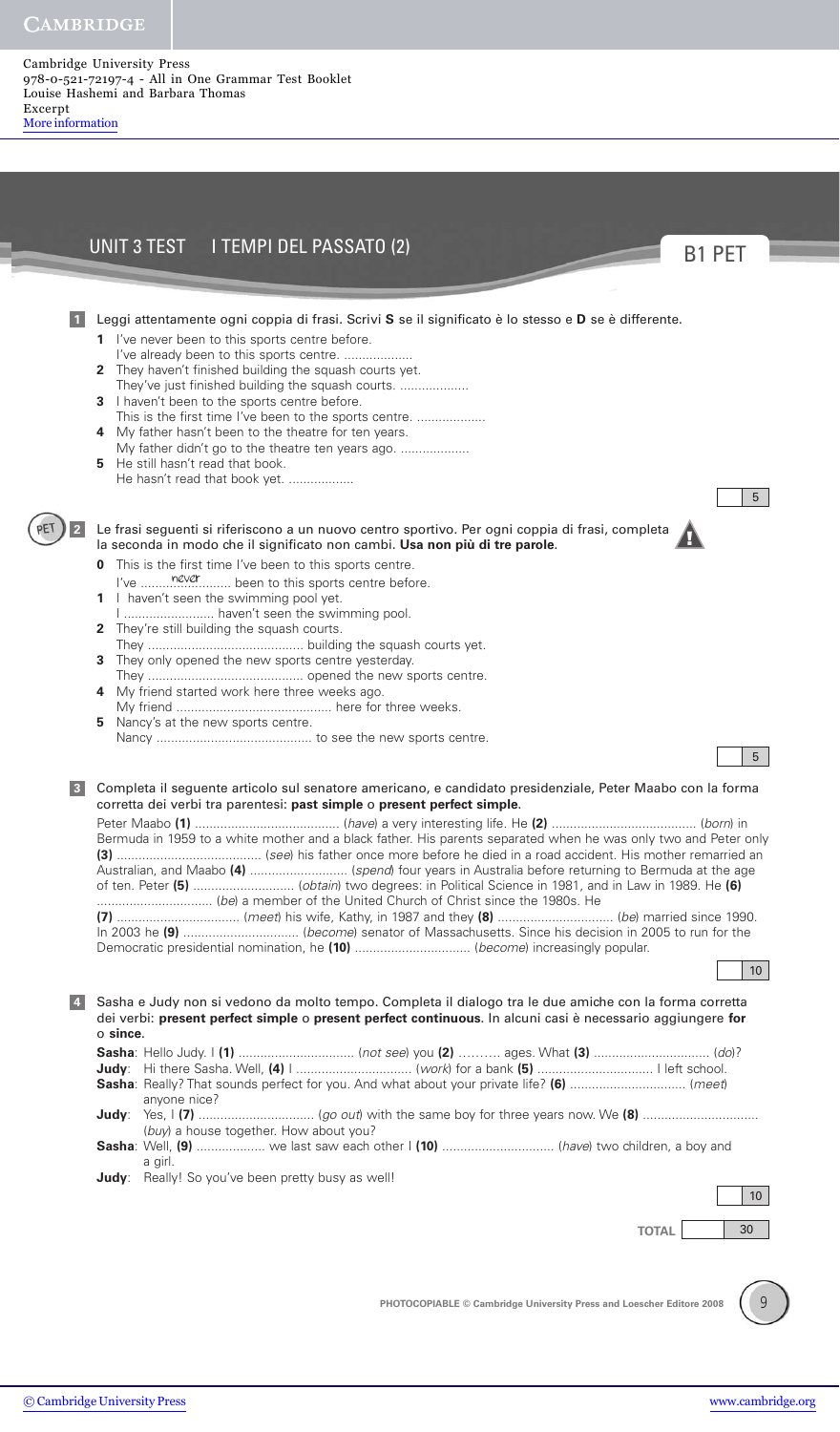#### Cambridge University Press 978-0-521-72197-4 - All in One Grammar Test Booklet Louise Hashemi and Barbara Thomas Excerpt [More information](http://www.cambridge.org/9780521721974)

# UNIT 3 TEST I TEMPI DEL PASSATO (2)



## Riempi gli spazi con la forma corretta dei seguenti verbi: **present perfect simple** o **past simple**. **1** spent I always **(0)** ........................... a lot on clothes when I was growing up. I **(1)** ........................... motorbikes since I was 16. But for a long time I **(2)** ........................... (not) one. Then about two years ago I **(3)** ........................... one. I always **(4)** ........................... to work every morning until I got my motorbike, but now I ride there most days. I **(5)** ........................... the dress several times since my birthday. I **(6)** ........................... Ed three emails last week but he **(7)** ........................... (not) to any of them yet. I **(8)** ........................... this bicycle five years ago and I **(9)** ........................... it every day since then. When **(10)** ........................... (you) that jacket? I **(11)** ........................... (not) it before. Katie Fraser ha solo 28 anni, ma è già un'affermata giornalista televisiva. Completa il testo seguente con la **2** forma corretta dei verbi tra parentesi. Usa il **past simple**, il **present perfect simple** o il **present perfect continuous**. **KATIE'S PATH TO SUCCESS** When Katie Fraser went **(0)** ........................ (go) to Cambridge University to study economics, she **(1)** ................. (fall) in love with the place. 'I was so much enjoying my luck at being in such a beautiful place that while I was there I **(2)** ................. (not think) further than that and that's still the way I am. I enjoy what's on offer at the moment. People don't believe me, as a lot of media people I work with **(3)** ................. (have to) push very hard to get where they are, but I **(4)** ................. (be) lucky. When I left Cambridge I **(5)** ................. (not believe) life could be better.' But it **(6)** ................. (get) better and continues to do so. Katie Fraser is 28 and she is now the new face of television news bulletins on World News. The regular news presenter **(7)** ................. (finish) last year. Katie **(8)** ................. (take) over from her and **(9)** ................. (read) the news five nights a week since then. Scrivi una lettera a un amico che non vedi da cinque anni. Raccontagli come è cambiata la tua vita e cosa hai fatto in questo tempo. Scrivi **120-180 parole**. ......................................................................................................................................................................................... ......................................................................................................................................................................................... ......................................................................................................................................................................................... ......................................................................................................................................................................................... ......................................................................................................................................................................................... ......................................................................................................................................................................................... ......................................................................................................................................................................................... ......................................................................................................................................................................................... ......................................................................................................................................................................................... ......................................................................................................................................................................................... ......................................................................................................................................................................................... ......................................................................................................................................................................................... ......................................................................................................................................................................................... ......................................................................................................................................................................................... ......................................................................................................................................................................................... **TOTAL** 35 15 **3** 9 11 buy love notice send own get spend walk buy wear reply use

**PHOTOCOPIABLE © Cambridge University Press and Loescher Editore 2008**

10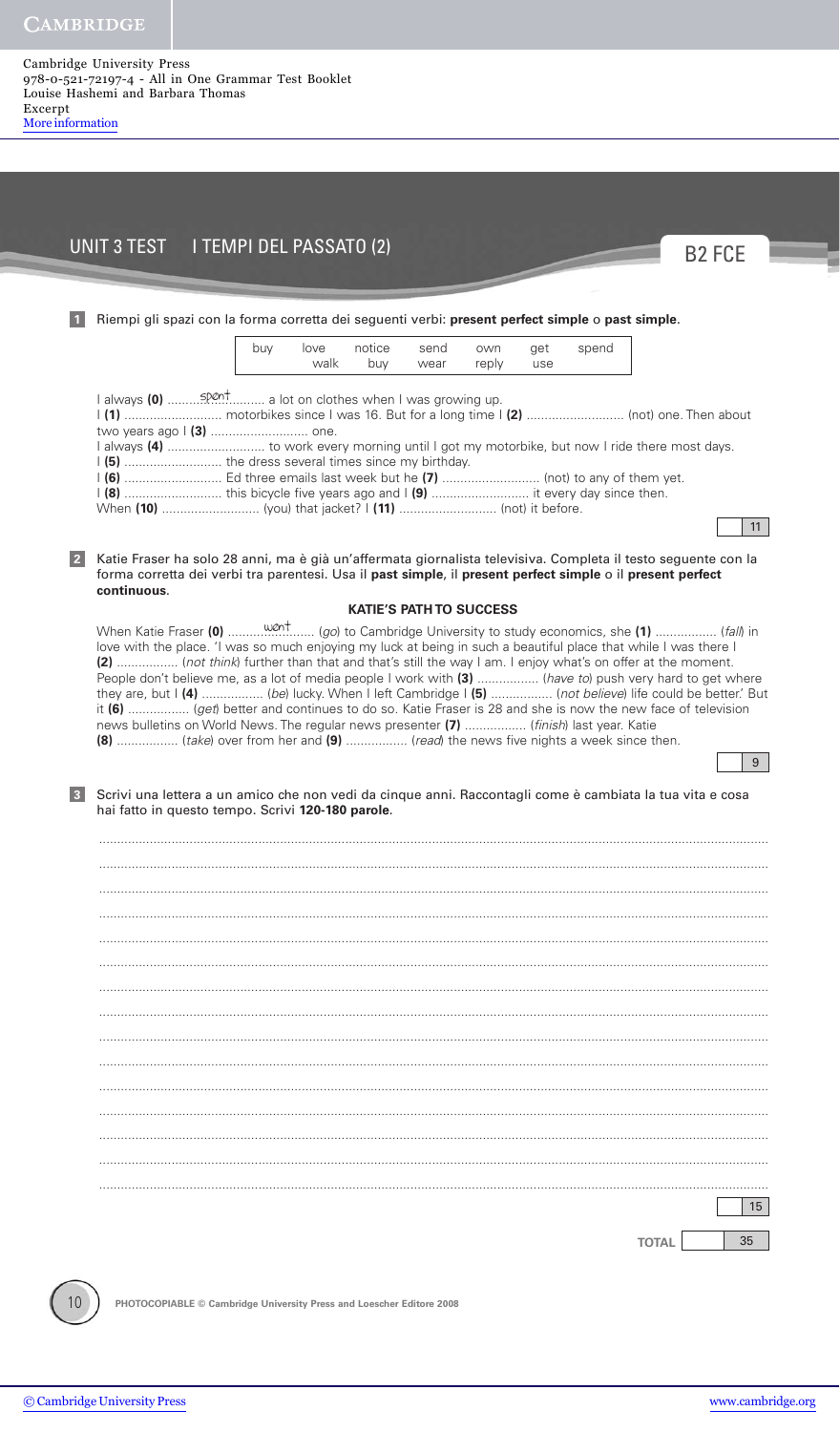#### Cambridge University Press 978-0-521-72197-4 - All in One Grammar Test Booklet Louise Hashemi and Barbara Thomas Excerpt [More information](http://www.cambridge.org/9780521721974)

# UNIT 3 TEST I TEMPI DEL PASSATO (2)

Completa le frasi con il tempo verbale appropriato: **present perfect simple** o **present perfect continuous**. In **1** alcune frasi è necessario aggiungere **for** o **since**.

- **1** I .................................... (break) my leg three times .................................... I became a stuntman.
- **2** Don't look this way if you can't stand the sight of blood. Bill .................................... (cut) his finger.
- **3** Harry ........................................................ (not behave) normally ....................... he came back from Brazil.
- **4** ....................... you .................................... (hear) the news? Karen's expecting another baby.
- **5** John .................................... (train) for the New York marathon .......................... a year now.
- **6 A:** .................................... (see) any of the BourneTrilogy? **B:** No, I haven't been to the cinema .................................... I moved away from London.



B2 FCE

10

|  | 2 Riempi gli spazi con been o gone. |  |  |  |  |  |  |
|--|-------------------------------------|--|--|--|--|--|--|
|--|-------------------------------------|--|--|--|--|--|--|

- **1 A:** Why's the butcher's closed this afternoon? Hasn't he already ........................... on holiday this year?
- **B**: The notice on the door says that he's .......................... to a funeral.
- **2 A:** Is this the first time that you've ....................... to the opera?
- **B:** No, I've ....................... to La Scala twice in the last year.
- **3** A: Barry and Jim have .......................... to a concert in Rome. They left this morning.
- **B:** Have they ....................... mad? They've got an important exam early tomorrow morning.
- **4 A:** There's nothing left in my bank account. Where has all my money .....................?
- **B:** On clothes. You've ............................ shopping every day in the last week.
- **5 A:** I've ....................... to India three times now, but I've never ....................... to Goa. **B:** Neither have I.

## **3**

 $-CE$ 

**Writing**

You have seen an advertisement for a summer job. Read the advertisement and the notes you have made. Then write a letter of application using **all** your notes.

### **MULBERRY ACTIVITY CENTRES**

We provide holidays for 5 to 14-year-olds and we need enthusiastic young people to work with us.

Earn money and have a good time!

| Editi inditey drig have a good time!                                                       | give information about |
|--------------------------------------------------------------------------------------------|------------------------|
| What can you offer – sports, cooking, drama, music, anything else?                         | mv experience          |
| Is your English good?                                                                      | Yes! Give details      |
| Are you free in July or August?                                                            | No, because            |
| Send us a letter of application and tell us if you prefer to work in a city or by the sea. | say which and why      |

Visit our website at www.mulberryactivities.com for our address and more information.

Write a **letter** in **120-180 words** in a style appropriate for the situation.

15

**TOTAL** 35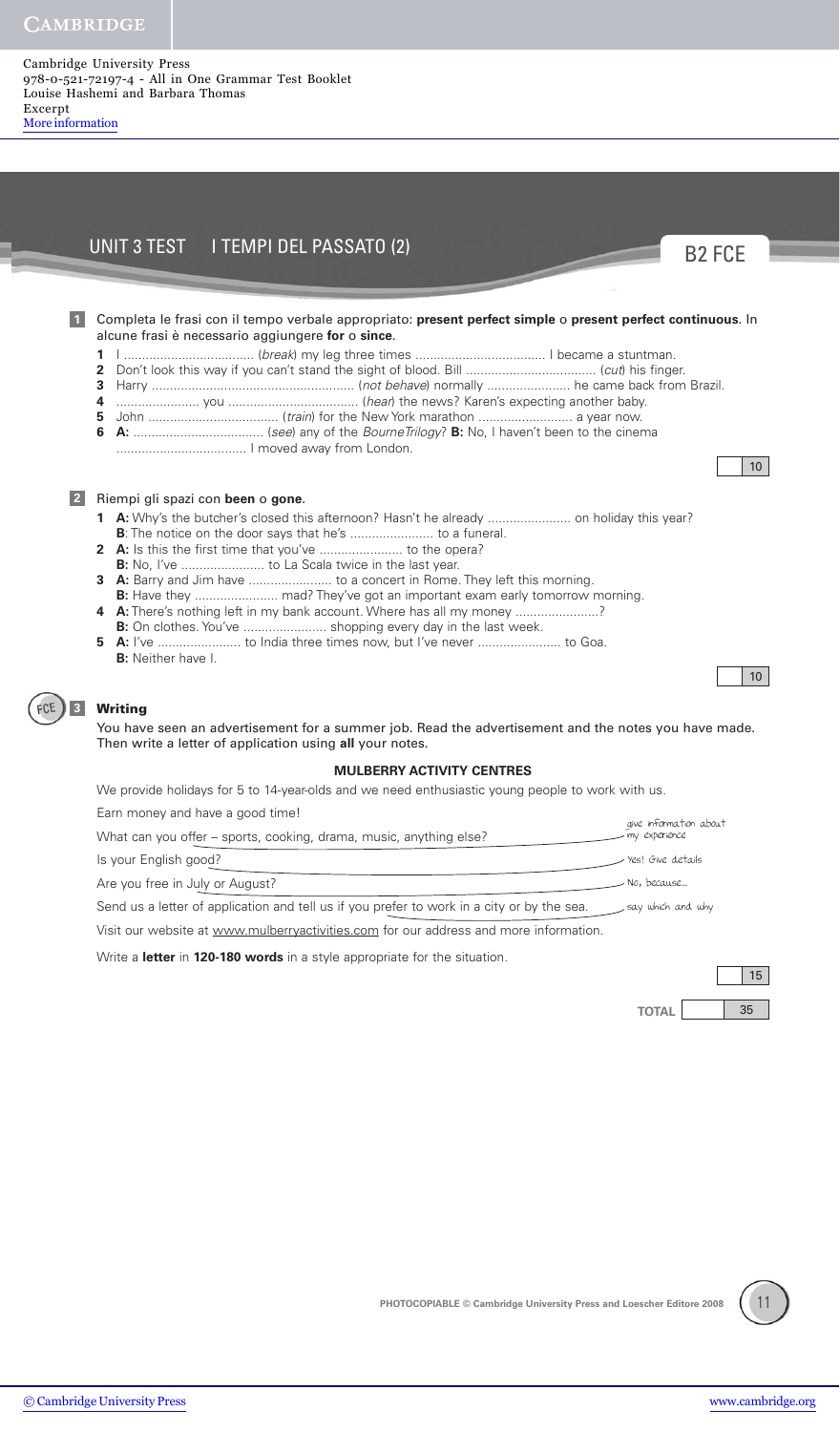Cambridge University Press 978-0-521-72197-4 - All in One Grammar Test Booklet Louise Hashemi and Barbara Thomas Excerpt [More information](http://www.cambridge.org/9780521721974)

|                |                            |                                  | perfect o used to nella forma appropriata.                          |                                 | Queste frasi parlano tutte di eventi passati. Completale con i verbi tra parentesi. Usa il past simple, il past                                                                                                                                                                                                                                                                                                                                                                                                                                                                                                                                                                                                                  |                 |
|----------------|----------------------------|----------------------------------|---------------------------------------------------------------------|---------------------------------|----------------------------------------------------------------------------------------------------------------------------------------------------------------------------------------------------------------------------------------------------------------------------------------------------------------------------------------------------------------------------------------------------------------------------------------------------------------------------------------------------------------------------------------------------------------------------------------------------------------------------------------------------------------------------------------------------------------------------------|-----------------|
|                | 2<br>3<br>4<br>5<br>6<br>7 |                                  | Last summer, I  stayed  (stay) with my grandparents at the seaside. |                                 | 1 (decide) to leave the football team the day the new coach  (arrive).                                                                                                                                                                                                                                                                                                                                                                                                                                                                                                                                                                                                                                                           | 12              |
|                |                            |                                  |                                                                     |                                 | Scrivi delle frasi su quando avevi sette anni, usando used to / didn't use to + un verbo appropriato.                                                                                                                                                                                                                                                                                                                                                                                                                                                                                                                                                                                                                            |                 |
|                | 1                          |                                  | <b>0</b> When I was seven, I used to walk to school.                |                                 |                                                                                                                                                                                                                                                                                                                                                                                                                                                                                                                                                                                                                                                                                                                                  |                 |
|                | 2<br>3                     |                                  |                                                                     |                                 |                                                                                                                                                                                                                                                                                                                                                                                                                                                                                                                                                                                                                                                                                                                                  |                 |
|                | 4<br>5                     |                                  |                                                                     |                                 |                                                                                                                                                                                                                                                                                                                                                                                                                                                                                                                                                                                                                                                                                                                                  |                 |
|                |                            |                                  |                                                                     |                                 |                                                                                                                                                                                                                                                                                                                                                                                                                                                                                                                                                                                                                                                                                                                                  | 5 <sup>5</sup>  |
|                |                            | Writing                          |                                                                     |                                 |                                                                                                                                                                                                                                                                                                                                                                                                                                                                                                                                                                                                                                                                                                                                  |                 |
|                |                            |                                  |                                                                     |                                 | Read the text below and decide which answer (A, B, C or D) best fits each gap (1-10).                                                                                                                                                                                                                                                                                                                                                                                                                                                                                                                                                                                                                                            |                 |
|                | 0                          | Example:<br>A takes              | <b>B</b> introduces<br>C offers                                     | <b>D</b> brings                 |                                                                                                                                                                                                                                                                                                                                                                                                                                                                                                                                                                                                                                                                                                                                  |                 |
|                |                            |                                  |                                                                     |                                 |                                                                                                                                                                                                                                                                                                                                                                                                                                                                                                                                                                                                                                                                                                                                  |                 |
|                |                            |                                  |                                                                     | <b>THE ROMAN BATHS</b>          | The city of Bath (0) $\ldots$ $\ldots$ $\ldots$ its name from the public baths (1) $\ldots$ $\ldots$ were built there by the Romans. By                                                                                                                                                                                                                                                                                                                                                                                                                                                                                                                                                                                          |                 |
|                |                            | the baths today.                 |                                                                     |                                 | the middle of the first century, they had already (2)  planning the baths. The biggest bath, (3)<br>as the Great Bath, was (4)  a swimming pool. In the next 300 years, the Romans (5)  the<br>baths with changing rooms, a sauna and other smaller baths. They used to go there not only to wash<br>(6)  also to meet friends. The baths were, in (7) , at the heart of Roman life. This way<br>(8)  life ended in the year 400 when the Romans left Britain. By that time, they'd built towns, roads and<br>bridges across Britain. The Great Bath was discovered again in the eighteenth century after being buried for years<br>and the baths then (9)  as famous as they had been in Roman times. Many tourists (10)  visit |                 |
|                | 1.<br>2                    | A who<br><b>A</b> began          | <b>B</b> what<br><b>B</b> begun                                     | <b>C</b> which<br>C begin       | <b>D</b> where<br><b>D</b> beginning                                                                                                                                                                                                                                                                                                                                                                                                                                                                                                                                                                                                                                                                                             |                 |
|                | 3                          | <b>A</b> named                   | <b>B</b> called                                                     | <b>C</b> titled                 | <b>D</b> known                                                                                                                                                                                                                                                                                                                                                                                                                                                                                                                                                                                                                                                                                                                   |                 |
|                | 4<br>5                     | <b>A</b> like<br><b>A</b> joined | <b>B</b> as<br><b>B</b> expanded                                    | <b>C</b> same<br><b>C</b> added | <b>D</b> similar<br>D grew                                                                                                                                                                                                                                                                                                                                                                                                                                                                                                                                                                                                                                                                                                       |                 |
|                | 6<br>7                     | A and<br><b>A</b> turn           | <b>B</b> because<br><b>B</b> case                                   | $c_{\rm so}$<br>C fact          | <b>D</b> but<br><b>D</b> place                                                                                                                                                                                                                                                                                                                                                                                                                                                                                                                                                                                                                                                                                                   |                 |
|                | 8<br>9                     | A from<br>A became               | <b>B</b> of                                                         | $C$ to                          | <b>D</b> for<br><b>D</b> turned                                                                                                                                                                                                                                                                                                                                                                                                                                                                                                                                                                                                                                                                                                  |                 |
|                | 10                         | <b>A</b> already                 | <b>B</b> developed<br><b>B</b> just                                 | C changed<br><b>C</b> first     | <b>D</b> still                                                                                                                                                                                                                                                                                                                                                                                                                                                                                                                                                                                                                                                                                                                   |                 |
|                |                            |                                  |                                                                     |                                 |                                                                                                                                                                                                                                                                                                                                                                                                                                                                                                                                                                                                                                                                                                                                  | 10 <sup>°</sup> |
| 3 <sub>b</sub> |                            |                                  |                                                                     |                                 | Leggi di nuovo il testo dell'esercizio precedente, poi rispondi a queste domande con frasi complete.                                                                                                                                                                                                                                                                                                                                                                                                                                                                                                                                                                                                                             |                 |
|                |                            |                                  |                                                                     |                                 |                                                                                                                                                                                                                                                                                                                                                                                                                                                                                                                                                                                                                                                                                                                                  | $\mathbf{3}$    |

¥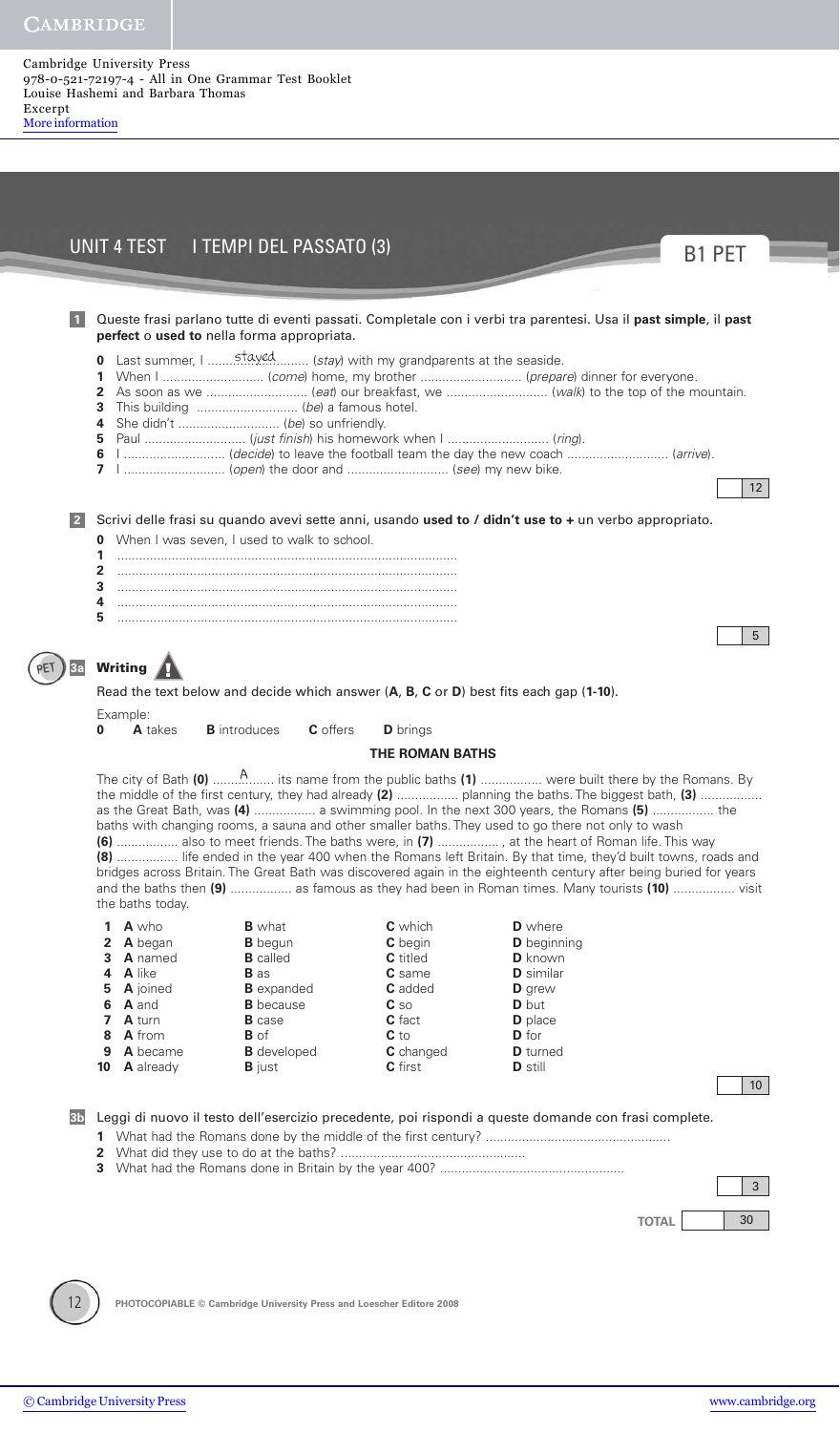**1**

#### Cambridge University Press 978-0-521-72197-4 - All in One Grammar Test Booklet Louise Hashemi and Barbara Thomas Excerpt [More information](http://www.cambridge.org/9780521721974)

## UNIT 4 TEST I TEMPI DEL PASSATO (3)

### Riempi gli spazi con la forma corretta dei seguenti verbi: **present perfect simple**, **past perfect continuous** o **past simple**.

<del>be</del> gather have hear send write be

was The greatest buzz I've felt during the past five years **(0)** ..................... one afternoon on the seventh floor of the car park at Hong Kong's old Kai Tak airport. It **(1)** ..................... a warm Friday a few weeks before the airport closed in 1998. I **(2)** ..................... a feature article about the new airport for the last few days and **(3)** ..................... (just) it off to a newspaper so I **(4)** ..................... a free afternoon. I couldn't afford to go shopping – when you're a freelance you never have any money – and I **(5)** ..................... about the locals who regularly **(6)** ..................... in the car park to watch the infamous landings as jumbo jets made a 90-degree turn before flying in, almost brushing the tops of the neighbouring flats.

### Completa le frasi seguenti con le tue idee. **2**

saw some wonderful paintings. **0** When our neighbours went to Italy, they ................................................................................................................ I was hoping to finish my homework by eight o'clock last night, but ....................................................................... .................................................................................................................................................................................... The film star shouted at the director, then she ........................................................................................................ .................................................................................................................................................................................... As a small child, I would sometimes ......................................................................................................................... We were coming out of the café when .................................................................................................................... A hundred years ago people .............................................................................................. but now they go by car. While you were lying on the beach, I ........................................................................................................................ When my father was young, he was always ............................................................................................................

Riempi gli spazi con la forma corretta di **used to** / **get used to** o **be used to**. **3**

- **1** Until recently Giuliano ........................... find it very difficult to get up in the morning, but he's had to ........................... it since he moved to the countryside.
- **2** I hate driving in rush hour. I just can't ........................... sitting in traffic jams.
- **3** My hamster ................................. be very lively, but since it's got colder he's slowed down a lot.
- **4** When my family first got a hamster, it ........................... wake us up at night when it started going round on its wheel. Now we ............................. it, and so we don't wake up any more.
- **5** I'm absolutely exhausted. I ........................... not ........................... working so hard.

#### **Writing**

**4**

#### Your teacher has asked you to write a story for an international magazine. The story must **begin** with the following words:

The house was empty but I could see that someone had been there and had only just left.

#### Write your **story** in **120-180 words**.

Useful words and expressions

to hold one's breath, to look round, to tiptoe, nervously, suddenly, to my surprise





7

7

6

B2 FCE

**PHOTOCOPIABLE © Cambridge University Press and Loescher Editore 2008**